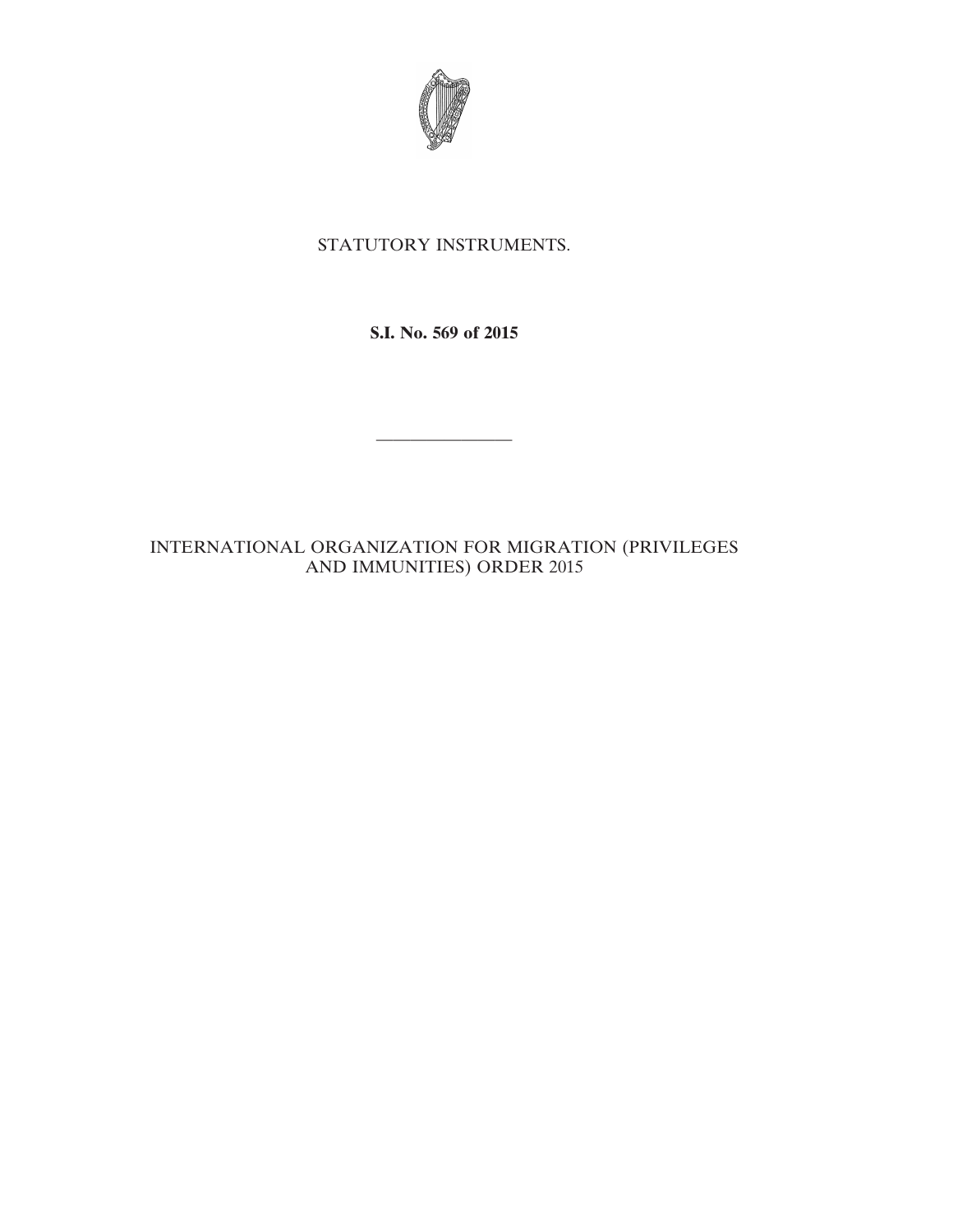## INTERNATIONAL ORGANIZATION FOR MIGRATION (PRIVILEGES AND IMMUNITIES) ORDER 2015

WHEREAS it is enacted by section 42A (amended by section 4 of the Diplomatic Relations and Immunities (Amendment) Act 2006 (No. 10 of 2006)) of the Diplomatic Relations and Immunities Act 1967 (No. 8 of 1967) that the Government may by order make provision to enable—

(a) international organisations, communities or bodies, their institutions or organs and their property, and

(b) persons,

to have and enjoy in the State any inviolability, exemptions, facilities, immunities, privileges or rights (other than inviolability, exemptions, facilities, immunities, privileges or rights not conferred upon, or afforded in relation to, sending states or missions under the Vienna Convention) provided for in relation to them by an international agreement to which the State or the Government is or intends to become a party;

AND WHEREAS the International Organization for Migration is such an international organisation, community or body and the Cooperation Agreement made on 5 June 2015 between the Government of Ireland and the International Organization for Migration is such an agreement;

NOW, the Government, in exercise of the powers conferred on them by the said section 42A, hereby order as follows:

1. This Order may be cited as the International Organization for Migration (Privileges and Immunities) Order 2015.

2. The Cooperation Agreement (the text of which is, for convenience of reference, set out in the Schedule) shall apply for the purposes of section 42A (amended by section 4 of the Diplomatic Relations and Immunities (Amendment) Act 2006 (No. 10 of 2006)) of the Diplomatic Relations and Immunities Act 1967 (No. 8 of 1967).

*Notice of the making of this Statutory Instrument was published in "Iris Oifigiúil" of* 25*th December*, 2015.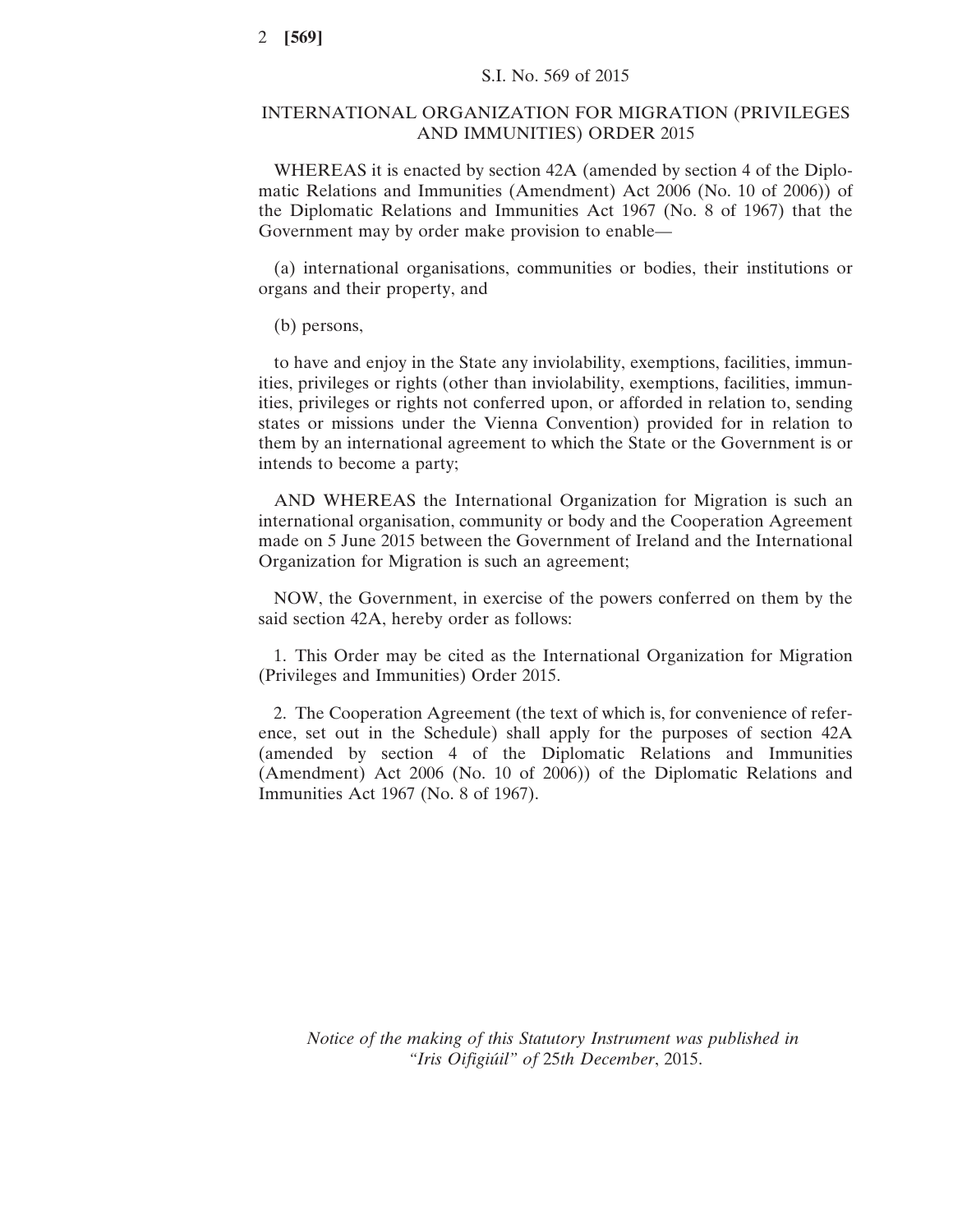## **SCHEDULE**

# COOPERATION AGREEMENT BETWEEN THE GOVERNMENT OF IRELAND AND THE INTERNATIONAL ORGANIZATION FOR MIGRATION

The GOVERNMENT OF IRELAND on the one hand, and the INTER-NATIONAL ORGANIZATION FOR MIGRATION (IOM), hereinafter called the Organization, on the other hand,

RECALLING that Ireland has been a member of the Organization since 5 June 2002,

DESIROUS of further strengthening and developing the friendly relations and co-operation between the Government of Ireland and the Organization,

BEARING IN MIND that Article 22 of the Constitution of the Organization confers juridical personality on the Organization and such legal capacity as may be necessary for the exercise of its functions and the fulfilment of its purposes, and that the Organization and its officials, and representatives of its member states should enjoy privileges and immunities as provided for in Article 23 of the Constitution,

CONSIDERING that the purpose and functions of the Organization and the activities carried out by the Organization and its officials warrant the granting in Ireland to the Organization and its officials of privileges and immunities substantially similar to those accorded to the specialized agencies of the United Nations and their officials,

RECOGNISING that the Organization has laid down rules and procedures regulating its relationship with its staff,

HAVE AGREED as follows:

#### *Article 1*

The Organization shall have legal personality in Ireland. It shall in particular have the capacity to contract, to acquire and dispose of moveable and immovable property and to institute legal proceedings.

#### *Article 2*

The Organization shall enjoy immunity from legal process and execution, except to the extent that the Organization shall have expressly waived any such immunity in a particular case.

# *Article 3*

The premises and official archives of the Organization shall be inviolable.

# *Article 4*

1. The property, income and assets of the Organization shall be exempt from all direct taxes. It is understood, however, that the Organization will not claim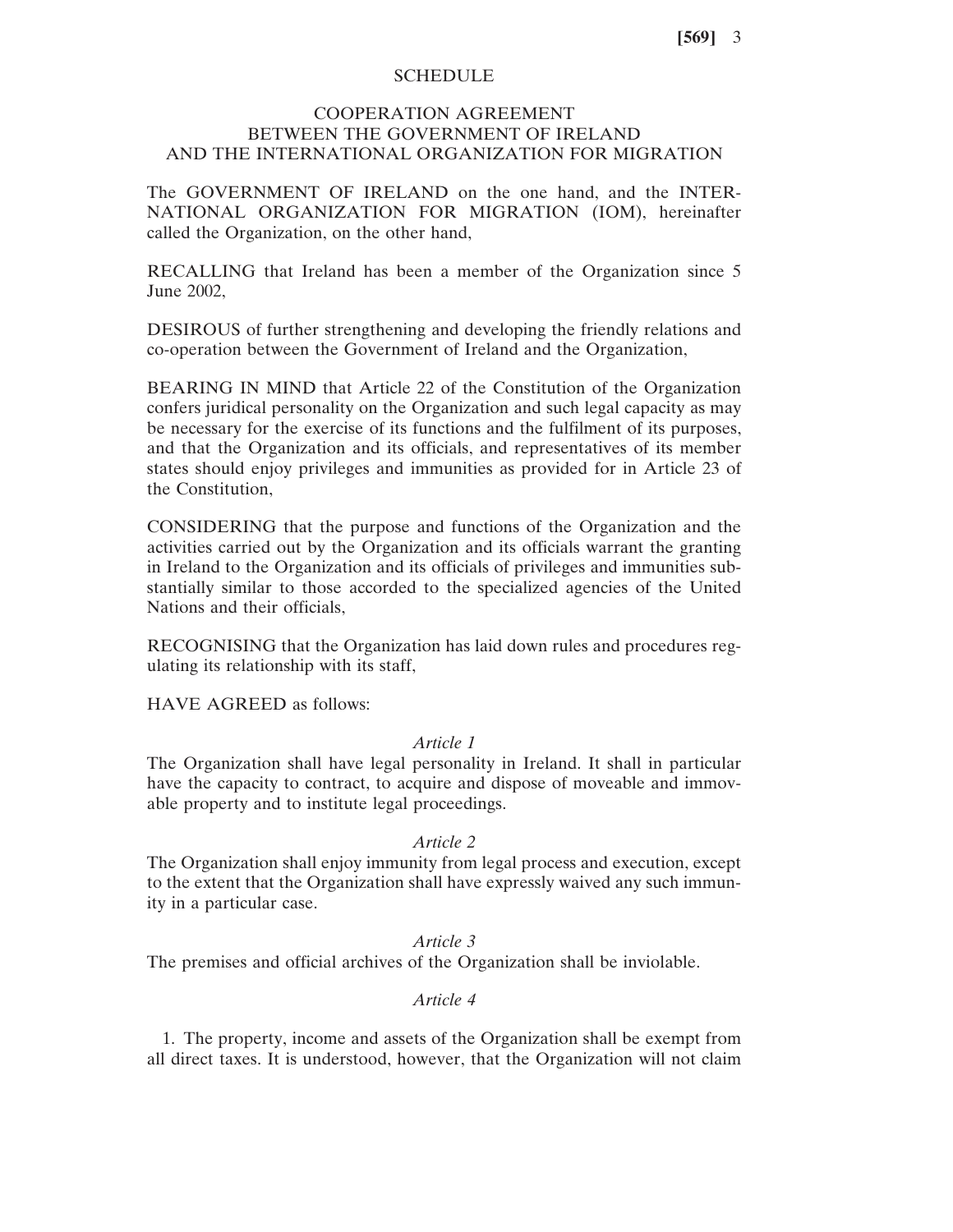## 4 **[569]**

exemption from taxes which are, in fact, no more than charges for public utility services.

2. The Organization shall have relief by way of refund of duty (whether customs or excise) paid on imported hydrocarbon oil or value added tax paid on the importation of such oil which is brought into or bought in Ireland by the Organization and is necessary for the exercise of its official use.

3. The Organization shall have relief by way of refund of value added tax paid on purchase of new vehicles which are necessary for the official use of the Organization and of value added tax paid on the supply of any other goods and services of substantial value that are necessary for the official use of the Organization.

## *Article 5*

The Organization shall have exemption from customs duties and taxes on the importation of goods imported by the Organization for its official use. It is understood, however, that articles imported under such exemption will not be sold in Ireland except under conditions agreed to with the Office of the Revenue Commissioners.

## *Article 6*

The Organization shall have exemption from prohibitions and restrictions on importation or exportation of goods by the Organization for its official use, except where the prohibitions and restrictions arise from European Union law. It is understood, however, that articles imported under such exemption will not be sold in Ireland except under conditions agreed to with the Office of the Revenue Commissioners.

## *Article 7*

1. The Chief of Mission of the Organization in Ireland shall:

- (*a*) be immune from legal process in respect of words spoken or written and all acts performed by him or her in his or her official capacity;
- (*b*) have the right to import free of duty his or her furniture and effects at the time of first taking up his or her post in Ireland;
- (*c*) be exempt from taxation on the salaries and emoluments paid to him or her by the Organization; and
- (*d*) have relief by way of refund of duty (whether customs or excise) paid on imported hydrocarbon oil or value added tax paid on the importation of such oil which is brought into or bought in Ireland, such relief to be subject to compliance with such conditions as may be imposed in accordance with such arrangements as may be agreed with the Office of the Revenue Commissioners.

2. Paragraph 1, subparagraphs (*b*) and (*d*) of this Article shall not apply to any person who is a national or long term resident of Ireland unless that person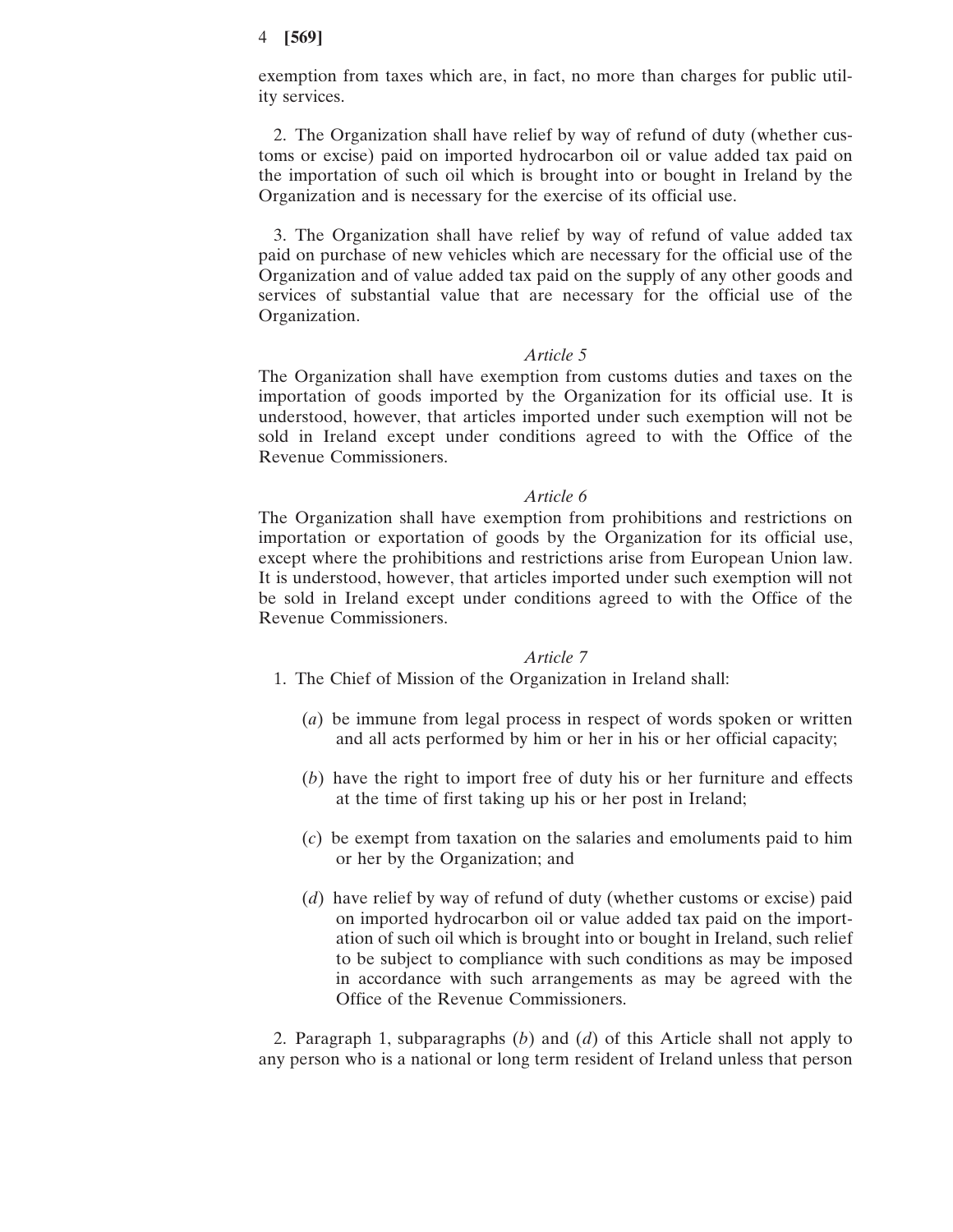is, at the time of his/her appointment to serve in Ireland, already an employee of the Organization outside the State.

#### *Article 8*

The officials of the Organization shall:

- (*a*) be immune from legal process in respect of words spoken or written and all acts performed by them in their official capacity;
- (*b*) be exempt from taxation in respect of salaries and emoluments paid by the Organization from the date on which they are subject to an effective internal tax by the Organization. This exemption shall not apply to annuities and pensions paid by the Organization;
- (*c*) be immune, together with their spouses and relatives dependent on them, from immigration restrictions and alien registration;
- (*d*) have exemption from customs duties and taxes on the importation of articles which, subject to compliance with such conditions as set down by the Office of the Revenue Commissioners at or about the time they first enter Ireland to take up their appointment with the Organization, are imported for their household use or that of members of their families forming part of their households, including articles intended for their establishment. This sub-paragraph shall not apply to any person who is a national or long term resident of Ireland; and
- (*e*) be exempt from pay related social insurance in respect of services rendered for the Organization from the date on which they are subject to an internal social insurance arrangement of the Organization. The Organization shall be liable to make employer pay related social insurance contributions in respect of officials not covered by the exemption in this sub-paragraph.

#### *Article 9*

1. The representatives of Member States of the Organization shall enjoy, in the exercise of their functions and in the course of journeys to and from the place of meetings of the Organization, the following privileges and immunities:

- (*a*) the immunity from personal arrest and detention;
- (*b*) the immunity from seizure of their personal baggage and inviolability for all papers and documents; and
- (*c*) immunity from legal process in respect of words spoken or written, and all acts done by them in their official capacity.

2. This Article shall not apply to any person who is a national or long term resident of Ireland.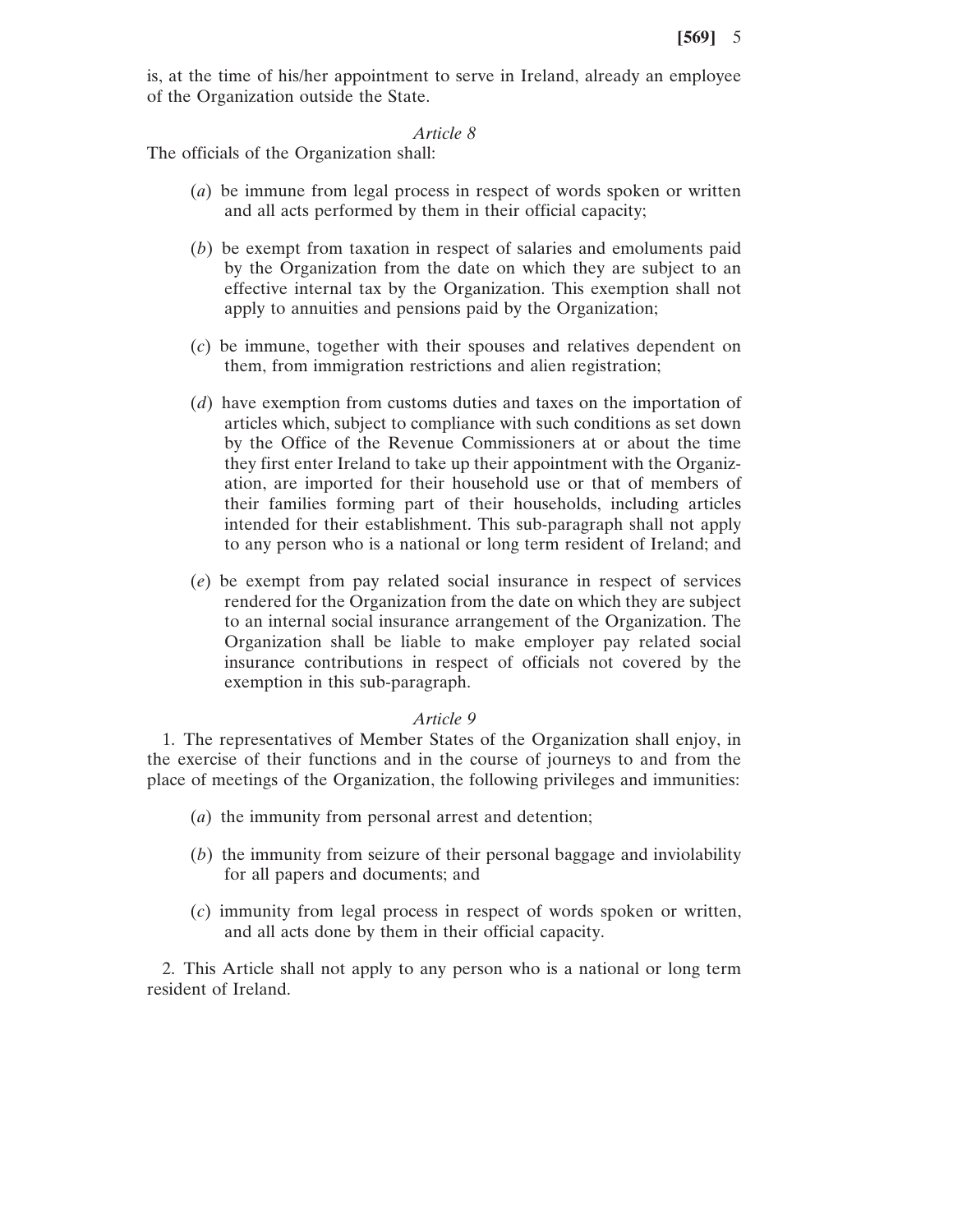6 **[569]**

### *Article 10*

1. In accordance with the relevant decisions of its Governing Bodies and subject to the approval of the Government of Ireland and to the availability of funds, the Organization shall implement in Ireland migration programmes such as migration information, advisory services and technical cooperation on migration issues, counter-trafficking, migration and health, international migration law, return of qualified human resources, assisted voluntary return and reintegration activities, migration of nationals and aliens, assistance to internally and externally displaced persons and other persons in need.

2. In order to implement its activities, the Organization is authorised to open offices in Ireland.

#### *Article 11*

1. The privileges and immunities provided for in Articles 7, 8 and 9 of this Agreement are granted solely to ensure the unimpeded functioning of the Organization and the complete independence of the persons to whom they are accorded. They are not granted for the personal benefit of the individuals concerned. The Organization shall have the right and the duty to waive the immunity of any official (including the Chief of Mission of the Organization in Ireland) in any case where, in its opinion, the immunity would impede the course of justice and can be waived without prejudice to the interests of the Organization;

- 2. Such immunities may be waived:
	- (*a*) in the case of the Chief of Mission and other officials in Ireland, by the Director General of the Organization; and
	- (*b*) in the case of representatives of Member States, by the Member State concerned.

3. The Organization shall co-operate at all times with the appropriate authorities of Ireland to facilitate the proper administration of justice, secure the observance of Irish law and prevent the occurrence of any abuses in connection with the privileges, immunities and facilities mentioned in this Article.

#### *Article 12*

Any dispute between the Government of Ireland and the Organization concerning the interpretation or application of this Agreement which is not settled by negotiation, shall be referred for final decision to a tribunal of three arbitrators: one to be appointed by the Minister for Justice and Equality of Ireland, one to be appointed by the Director General, and the third, who shall be the chairperson of the tribunal, to be appointed by the first two arbitrators.

#### *Article 13*

The provisions of this Agreement can be modified or revised at any time by mutual consent of the Parties.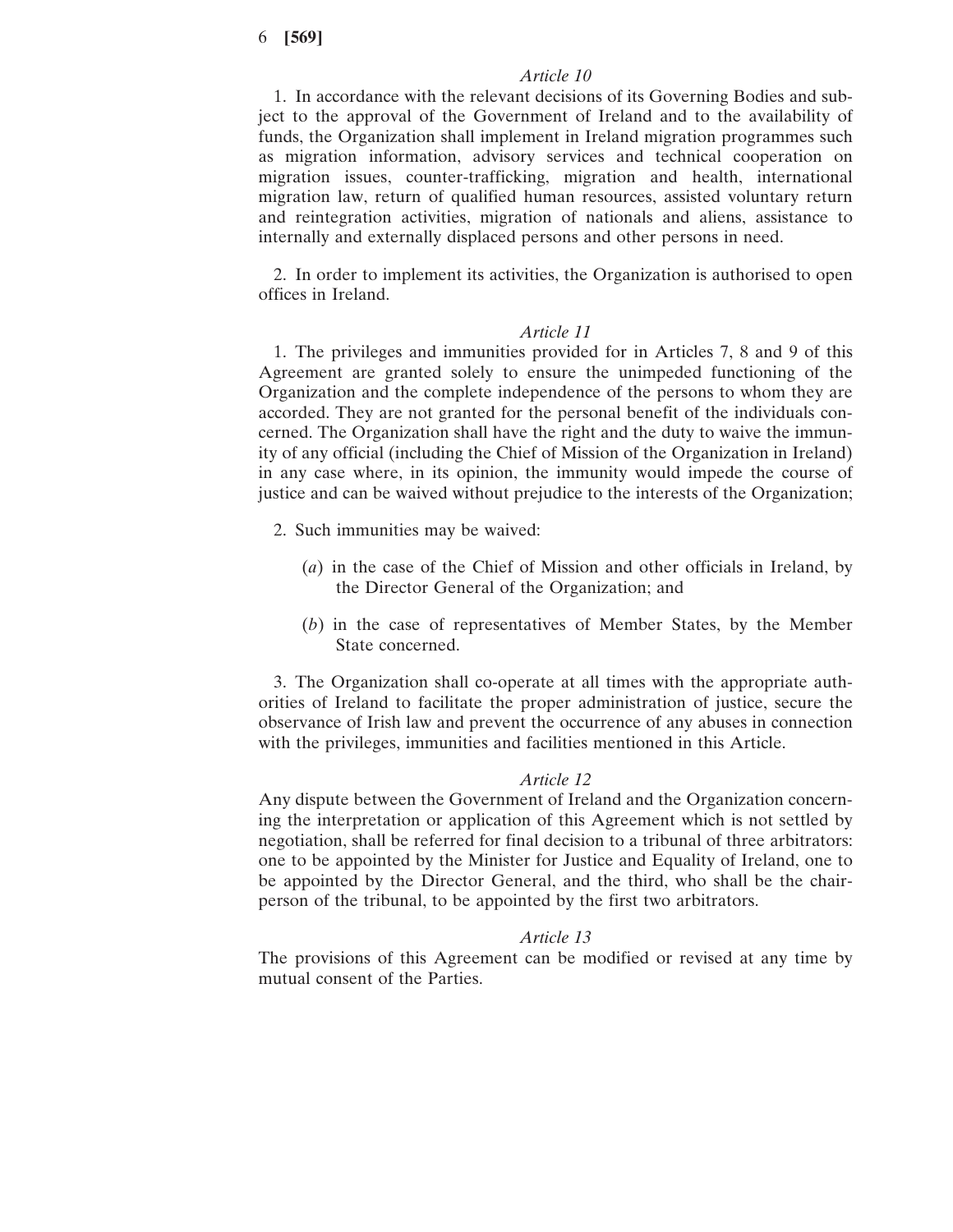# *Article 14*

This Agreement shall enter into force on the date on which the Government of Ireland gives to the Organization notification of the completion of the procedures required by law for the entry into force of the Agreement.

# *Article 15*

This Agreement shall cease to be in force twelve months after either of the Parties shall have given notice in writing to the other of its decision to terminate the Agreement.

IN WITNESS WHEREOF the undersigned representatives, duly authorised for that purpose, have signed this Agreement.

DONE in duplicate at Geneva on the 5th day of June 2015.

For the Government of Ireland For the International Organization for Migration:

Patricia O'Brien William Lacy Swing



GIVEN under the Official Seal of the Government, 15 December 2015.

ENDA KENNY, Taoiseach.